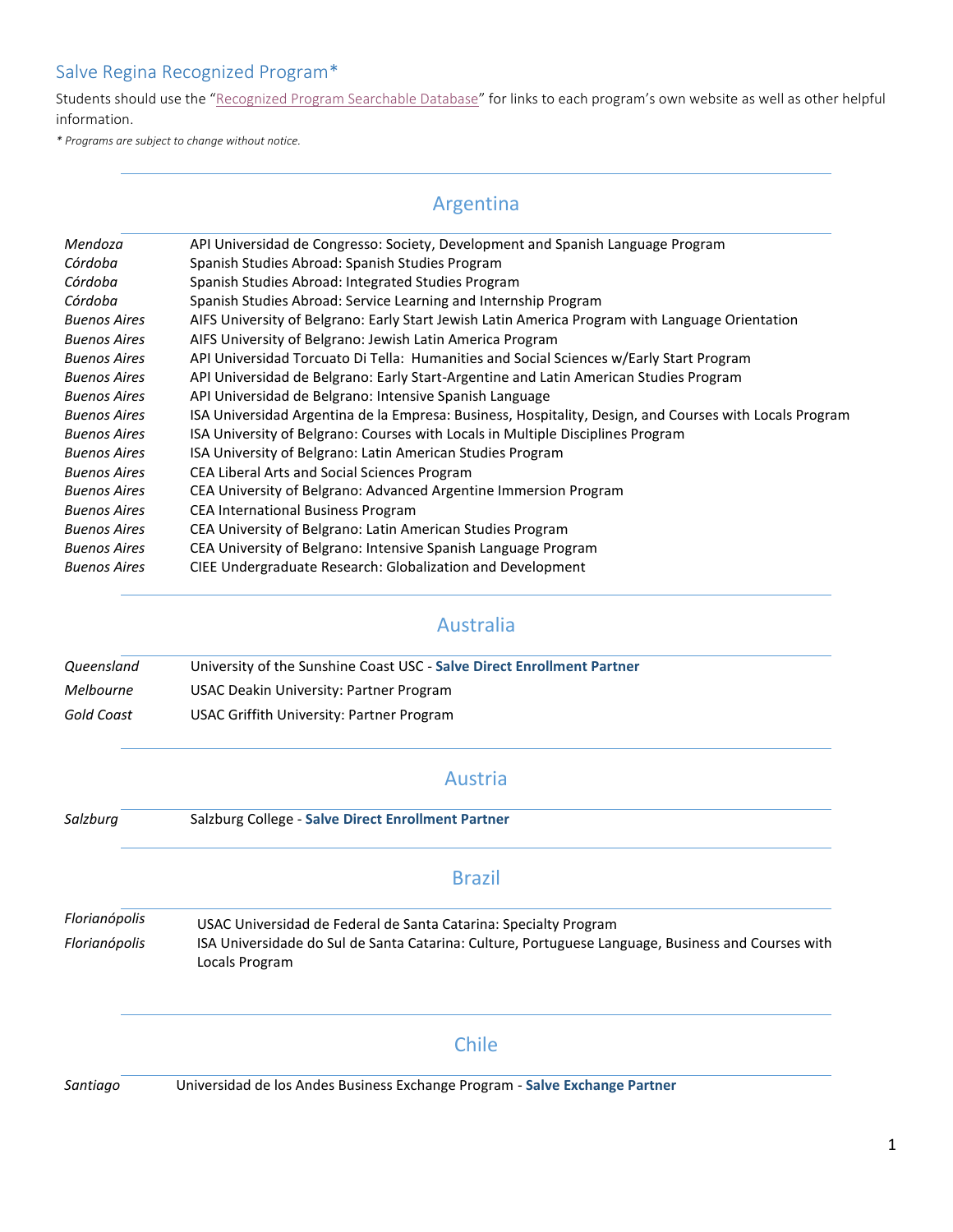Students should use the "[Recognized Program Searchable Database](http://www.salve.edu/recognized-semester-study-abroad-programs)" for links to each program's own website as well as other helpful information.

*\* Programs are subject to change without notice.*

| Viña del Mar | API Alofo Ibañez University: Business and Latin American Studies Program                                                                 |
|--------------|------------------------------------------------------------------------------------------------------------------------------------------|
| Viña del Mar | CEA Buenos Aires Center: Spanish Language and Latin American Culture Program                                                             |
| Viña del Mar | CEA University of Viña del Mar: Advanced and Integrated Studies Program                                                                  |
| Viña del Mar | CEA Business: Language and Culture Program                                                                                               |
| Viña del Mar | API Universidad Adolfo Ibáñez: Business and Latin American Studies Program                                                               |
| Viña del Mar | ISA Universidad Adolfo Ibáñez: Business and Culture in English and Spanish Language Program                                              |
| Viña del Mar | ISA Universidad Adolfo Ibáñez: Business and Culture in English and Courses with Locals Program                                           |
| Valparaíso   | ISA Pontifical Catholic University of Valparaíso: Spanish Language and Latin American Studies Program<br>(w/Service-learning in Spanish) |
| Valparaíso   | ISA Pontifical Catholic University of Valparaíso: Spanish Language and Latin American Studies Program                                    |
| Valparaíso   | ISA Pontifical Catholic University of Valparaíso: Courses with Locals in Multiple Disciplines Program                                    |
| Valparaíso   | API Pontificia Universidad Católica de Valparaíso: Early Start Spanish Language and Latin American<br><b>Studies</b>                     |
| Valparaíso   | API Universidad Técnica Federico Santa María: Intergrated Studies Program                                                                |
| Valparaíso   | CIEE Language in Context                                                                                                                 |

# China

| Beijing  | CIEE Peking University: Intensive Chinese Language                      |
|----------|-------------------------------------------------------------------------|
| Beijing  | CIEE Minzu University of China: Sustainable Development                 |
| Chengdu  | <b>USAC Chinese Studies: Specialty Program</b>                          |
| Shanghai | CIEE East China Normal University (ECNU): Business Language and Culture |
| Shanghai | CIEE East China Normal University: China in a Global Context            |
| Shanghai | USAC Chinese and International Business Studies: Specialty Program      |
| Shanghai | ISA East China Normal University: Business and Chinese Language         |
| Shanghai | ISA East China Normal University: Intensive Chinese Language            |
| Shanghai | <b>CEA Nutritional Sciences Program</b>                                 |
| Shanghai | <b>CEA Communications Studies Program</b>                               |
| Shanghai | <b>CEA East Asian Studies Program</b>                                   |
| Shanghai | <b>CEA Global Studies Program</b>                                       |
| Shanghai | CEA Shanghai Normal University: Chinese Language Studies Program        |
|          |                                                                         |

# Colombia

*Barranquilla* ISA Universidad del Norte: Latin American Studies, Business, and Courses with Locals Program

### Costa Rica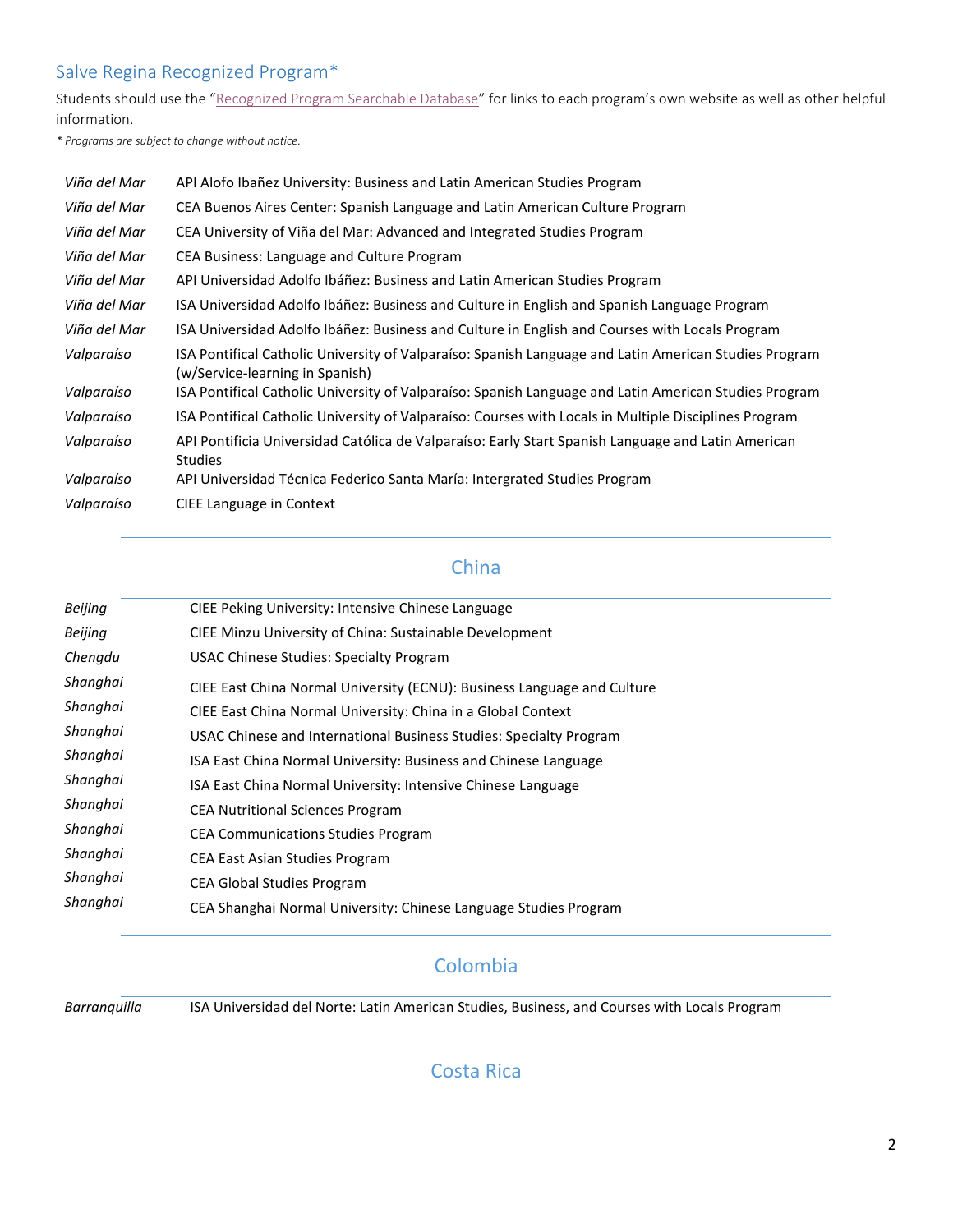Students should use the "[Recognized Program Searchable Database](http://www.salve.edu/recognized-semester-study-abroad-programs)" for links to each program's own website as well as other helpful information.

*\* Programs are subject to change without notice.*

| San Ramón                  | USAC: Language, Culture, Life, and Health Science Studies Specialty Program                                                                                                                 |
|----------------------------|---------------------------------------------------------------------------------------------------------------------------------------------------------------------------------------------|
| San José                   | API Universidad Veritas: Art and Design                                                                                                                                                     |
| San José                   | API Universidad Veritas: Intensive Language Program                                                                                                                                         |
| San José                   | API Universidad Veritas: Early Start Language and Culture Program                                                                                                                           |
| San José                   | ISA Veritas University: Arts and Design Courses with Locals Program<br>ISA Veritas University: Health Care Courses in English and Medical Spanish Program w/Service-learning in             |
| San José                   | Spanish                                                                                                                                                                                     |
| San José                   | ISA Veritas University: Health Care Courses in English and Medical Spanish Program<br>ISA Veritas University: Spanish Language, Liberal Arts, and Environmental Studies Program (w/Service- |
| San José                   | learning in Spanish)                                                                                                                                                                        |
| San José                   | ISA Veritas University: Spanish Language, Liberal Arts, and Environmental Studies Program                                                                                                   |
| San José                   | CEA Veritas University: Environmental Sciences Program                                                                                                                                      |
| San José                   | CEA Veritas University: International Internship                                                                                                                                            |
| San José                   | CEA Veritas University: Medical, Spanish, and Health Sciences Program                                                                                                                       |
| San José                   | CEA Veritas University: Spanish Language, Liberal Arts, and Sciences Program                                                                                                                |
| San José<br>San Joaquín de | <b>AIFS Veritas University</b>                                                                                                                                                              |
| Flores                     | API Instituto San Joaquín de Flores: Spanish Language and Latin American Studies Program                                                                                                    |
| Puntarenas                 | USAC Puntarenas Center: Language Culture and Ecology Specialty Program                                                                                                                      |
| Heredia                    | USAC Universidad Nacional de Costa Rica: Specialty Program                                                                                                                                  |
| Heredia                    | ISA Universidad Latina: Business, Spanish Language, Latin American Studies, and Courses with Locals                                                                                         |

### **Croatia**

*Dubrovnik* API Dubrovnik International University: Diplomacy and International Business

### **Cuba**

| Havana | API University of Havana: Cuba and Caribbean Studies Program |
|--------|--------------------------------------------------------------|
| Havana | Spanish Studies Abroad: Spanish Studies Program              |
| Havana | Spanish Studies Abroad: Integrated Studies Program           |

# Czech Republic

| Prague | CEA Anglo-American University: International Internship Program           |
|--------|---------------------------------------------------------------------------|
| Prague | CEA Anglo-American University: Full Curriculum Program                    |
| Prague | USAC Charles University: Specialty Program                                |
| Prague | ISA University of Economics: International Business and Economics Program |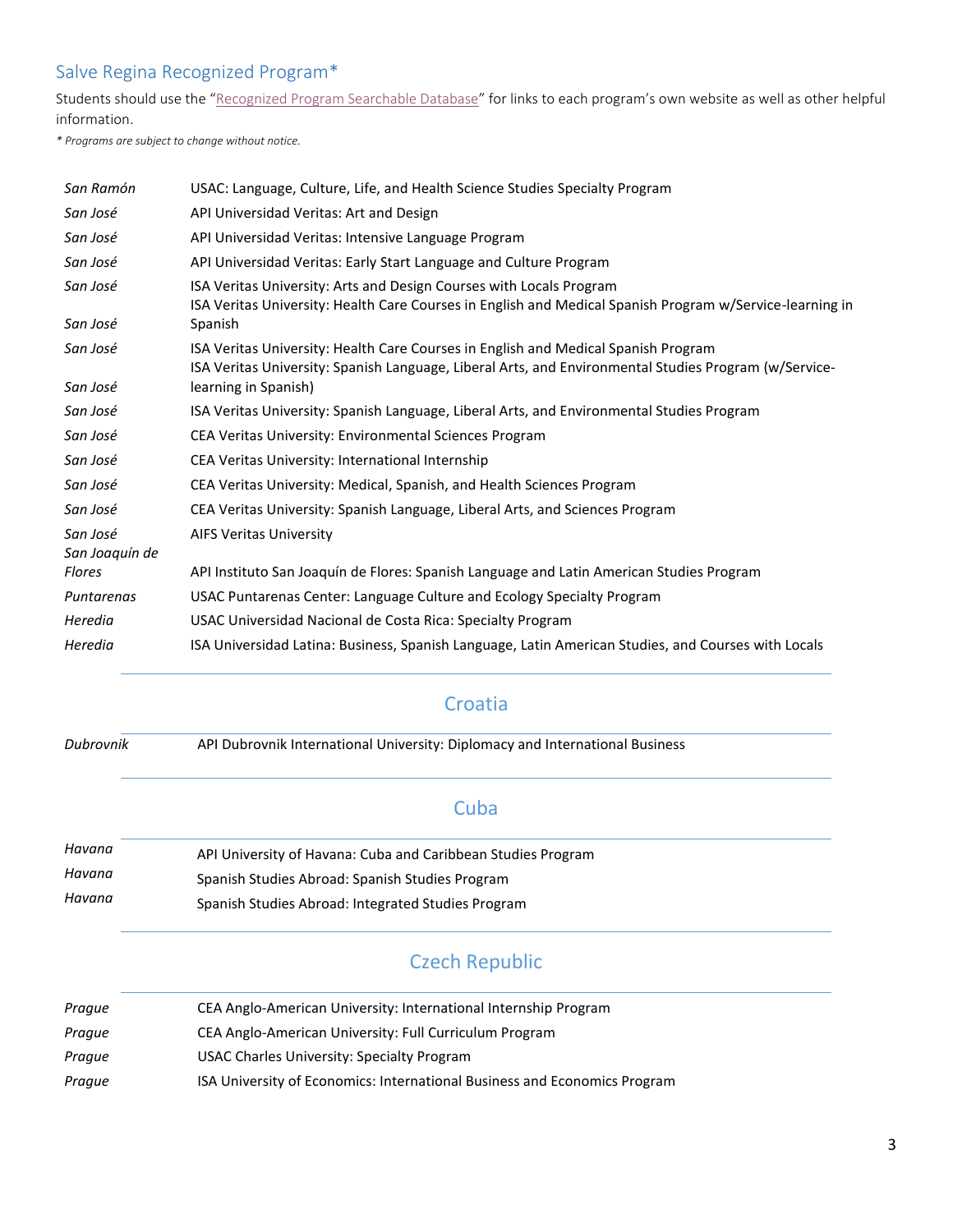Students should use the "[Recognized Program Searchable Database](http://www.salve.edu/recognized-semester-study-abroad-programs)" for links to each program's own website as well as other helpful information.

*\* Programs are subject to change without notice.*

### Dominican Republic

#### *Santo Domingo* CIEE Liberal Arts w/Advanced Spanish and Service-learning *Santo Domingo* ISA Pontificia Universidad Católica "Madre y Maestra": Latin American Studies Spanish Language and Courses with Locals (Advanced Spanish and w/Service-learning in Spanish)

### England

| University of Bristol - Salve Direct Enrollment Partner               |
|-----------------------------------------------------------------------|
| USAC University of Brighton: Partner Program                          |
| St. Clare's: Education Programme - Salve Direct Enrollment Partner    |
| St. Clare's: Liberal Arts Programme - Salve Direct Enrollment Partner |
| St. Mary's University - Salve Direct Enrollment Partner               |
| AIFS Richmond University                                              |
| AIFS Richmond University: Richmond International Internship Program   |
| USAC University of Reading: Partner Program                           |
|                                                                       |

#### Fiji

*Suva* ISA University of the South Pacific

#### France

| Aix-en-Provence | CEA Aix Marseille University: French Language and Culture Program                                                              |
|-----------------|--------------------------------------------------------------------------------------------------------------------------------|
| Aix-en-Provence | CEA IAU College: Liberal Arts Program                                                                                          |
| Caen            | API Université de Caen Basse: Normandie French Language and Culture                                                            |
| Grenoble        | CEA Intensive French Language                                                                                                  |
| Grenoble        | CEA Université Grenoble Alpes: French Language and Culture Program                                                             |
| Lyon            | Université Catholique de Lyon ILCF: French Language and Culture Institute -Salve Exchange Partner                              |
| Lyon            | Université Catholique de Lyon ESDES: International Business Program -Salve Exchange Partner                                    |
| Paris           | CIEE Open Campus program<br>ISA The American Business School in Paris: Business, Management, Language, and Humanities          |
| Paris           | Program<br>CEA University of Paris IV: Cours de Civilisation Française de la Sorbonne Intermediate French                      |
| Paris           | Language and Culture Program<br>CEA Paris Center/University of Paris IV: Cours de Civilisation Française de la Sorbonne French |
| Paris           | Language and Liberal Arts Program                                                                                              |
| Paris           | CEA Paris Center: Early Start French Language and Liberal Arts Program                                                         |
| Paris           | CEA Paris Center: French Language and Liberal Arts Program                                                                     |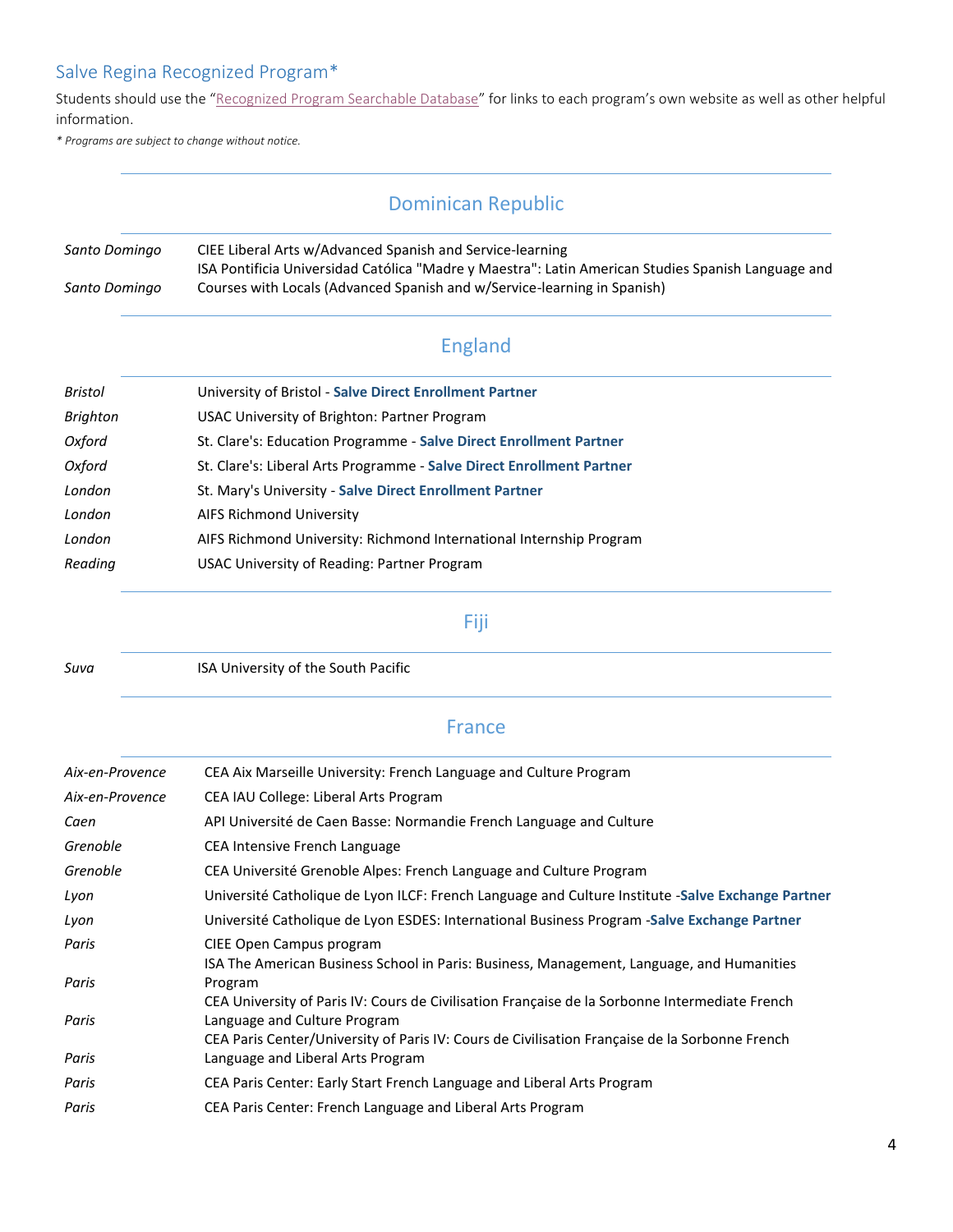Students should use the "[Recognized Program Searchable Database](http://www.salve.edu/recognized-semester-study-abroad-programs)" for links to each program's own website as well as other helpful information.

*\* Programs are subject to change without notice.*

| Paris            | CEA Catholic University of Paris: French Language Immersion                                          |
|------------------|------------------------------------------------------------------------------------------------------|
| Paris            | <b>CEA Novancia: International Business Program</b>                                                  |
| Paris            | API Cours de Civilisation Française de la Sorbonne: Early Start Language and Culture Studies Program |
| Paris            | API Institut Catholique de Paris: International Studies Program                                      |
| Paris            | API Institut Catholique de Paris: French Language and Liberal Arts Program                           |
| Paris            | API Institut Catholique de Paris: Direct Enrollment Program                                          |
| Pau              | USAC University of Pau: French and European Studies Program                                          |
| Sophia Antipolos | CEA SKEMA-Euro American Institute: Science and Engineering Program                                   |
| Sophia Antipolos | CEA SKEMA-Euro American Institute: Business, Communications, and Liberal Arts Program                |

### **Germany**

| Berlin   | API Freie Universität Berlin FU BEST: Berlin European Studies program |
|----------|-----------------------------------------------------------------------|
| Berlin   | CIEE Open Campus program                                              |
| Lüneberg | USAC Leuphana University: Specialty Program                           |
|          |                                                                       |

#### Ghana

| Legon | CIEE University of Ghana: Business, Development, and Social Entrepreneurship |
|-------|------------------------------------------------------------------------------|
| Accra | USAC University of Ghana: Specialty Program                                  |

#### Greece

*Thessaloniki* American College of Thessaloniki (ACT)

#### Hungary

- *Budapest* API Corvinus University of Budapest: Business and Economics Program India
- *Hyderbad* CIEE University of Hyderabad: Arts and Sciences *Bangalore* USAC: Business, Sociology, Service Learning, and Indian Cultural Studies Specialty Program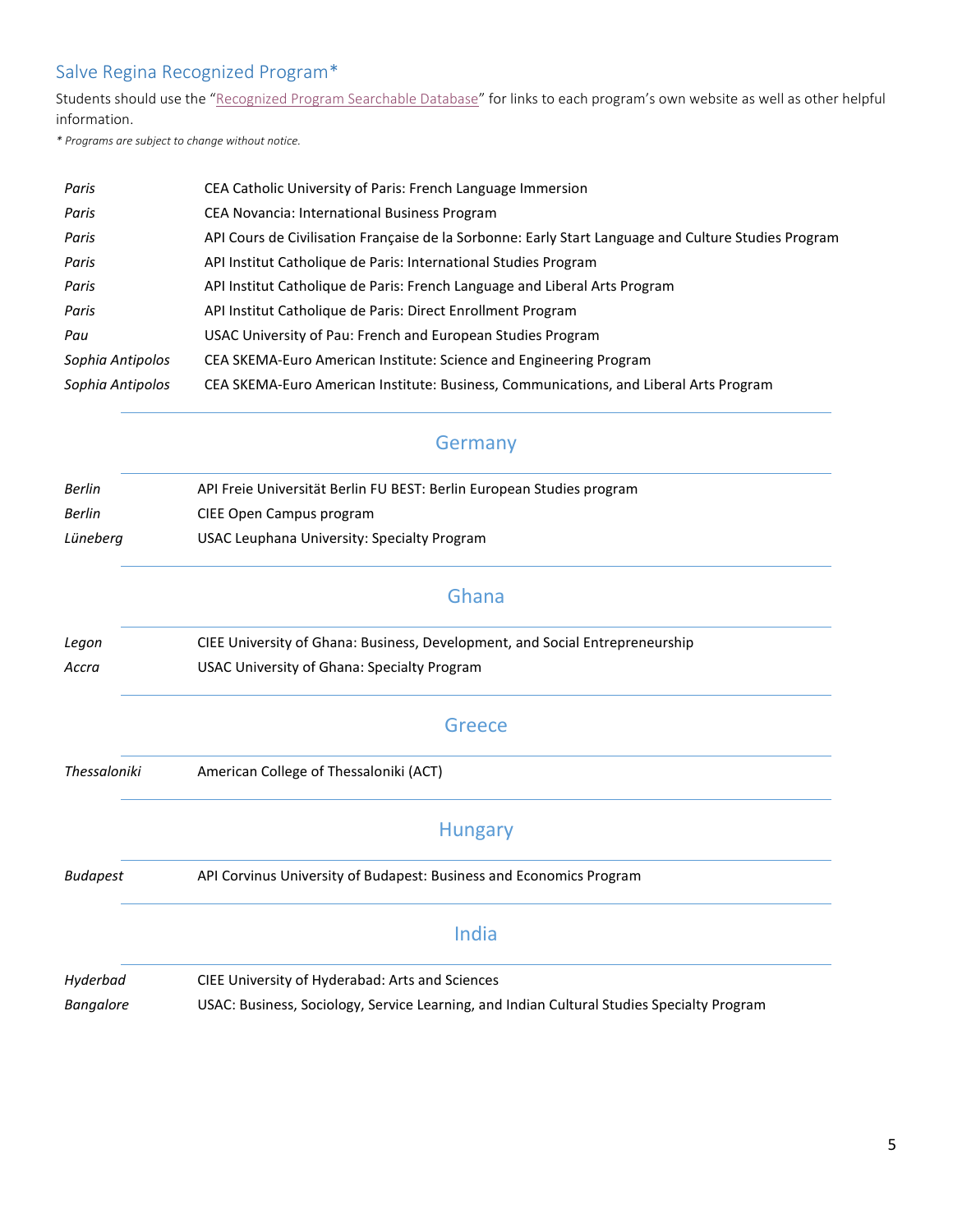Students should use the "[Recognized Program Searchable Database](http://www.salve.edu/recognized-semester-study-abroad-programs)" for links to each program's own website as well as other helpful information.

*\* Programs are subject to change without notice.*

|                 | Ireland                                                                                           |
|-----------------|---------------------------------------------------------------------------------------------------|
| Limerick        | Mary Immaculate College MIC - Salve Exchange Partner                                              |
| Cork            | University College Cork UCC - Salve Exchange Partner                                              |
|                 | <b>Israel</b>                                                                                     |
| Haifa           | USAC University of Haifa: Partner Program                                                         |
|                 | <b>Italy</b>                                                                                      |
| Viterbo         | <b>USAC Viterbo Center: Specialty Program</b>                                                     |
| Verona          | USAC Verona Center: Specialty Program                                                             |
| Tuscania        | API Lorenzo de'Medici: Tuscania Semester Program                                                  |
| Torino          | USAC University of Torino: Specialty Program                                                      |
| Taormina        | API Babilonia Center for Italian Language and Culture: Italian Immersion Program                  |
| Rome            | American University of Rome (AUR) - Salve Direct Enrollment Partner                               |
| Rome            | CEA Rome Center: Liberal Arts and Cultural Heritage Program                                       |
| Rome            | CEA Libera Universita Internazionale Degli Studi Sociali: Politics Economics and Business Program |
| Rome            | <b>CEA John Cabot University</b>                                                                  |
| Rome            | CEA Rome Center: Theology and Religious Studies Program                                           |
| Rome            | CEA Rome Center: International Internship Program                                                 |
| Reggio Emilia   | USAC University of Modena and Reggio Emilia: Specialty Program                                    |
| <b>Florence</b> | CEA Santa Reparata International School of Art: Studio Art Printmaking and Fashion Design Program |
| <b>Florence</b> | CEA Florence Center: Liberal Arts and Italian Culture Program                                     |
| <b>Florence</b> | API Lorenzo de'Medici: Semester Program                                                           |
| <b>Florence</b> | CEA Florence Center: International Internship Program                                             |
| <b>Florence</b> | CEA Florence Center: Marketing and Sustainable Business Program                                   |
| <b>Florence</b> | CEA Florence Center: Trends in Social and Global Studies Program                                  |

### Japan

| Kvoto      | Doshisha University - Salve Exchange Partner                    |
|------------|-----------------------------------------------------------------|
| Tokyo      | ISA Musashi University: Japanese Language and East Asia Studies |
| Osaka/Kobe | USAC Kwansei Gakuin University: Partner Program                 |
| Nagasaki   | USAC Nagasaki University of Foreign Studies: Partner Program    |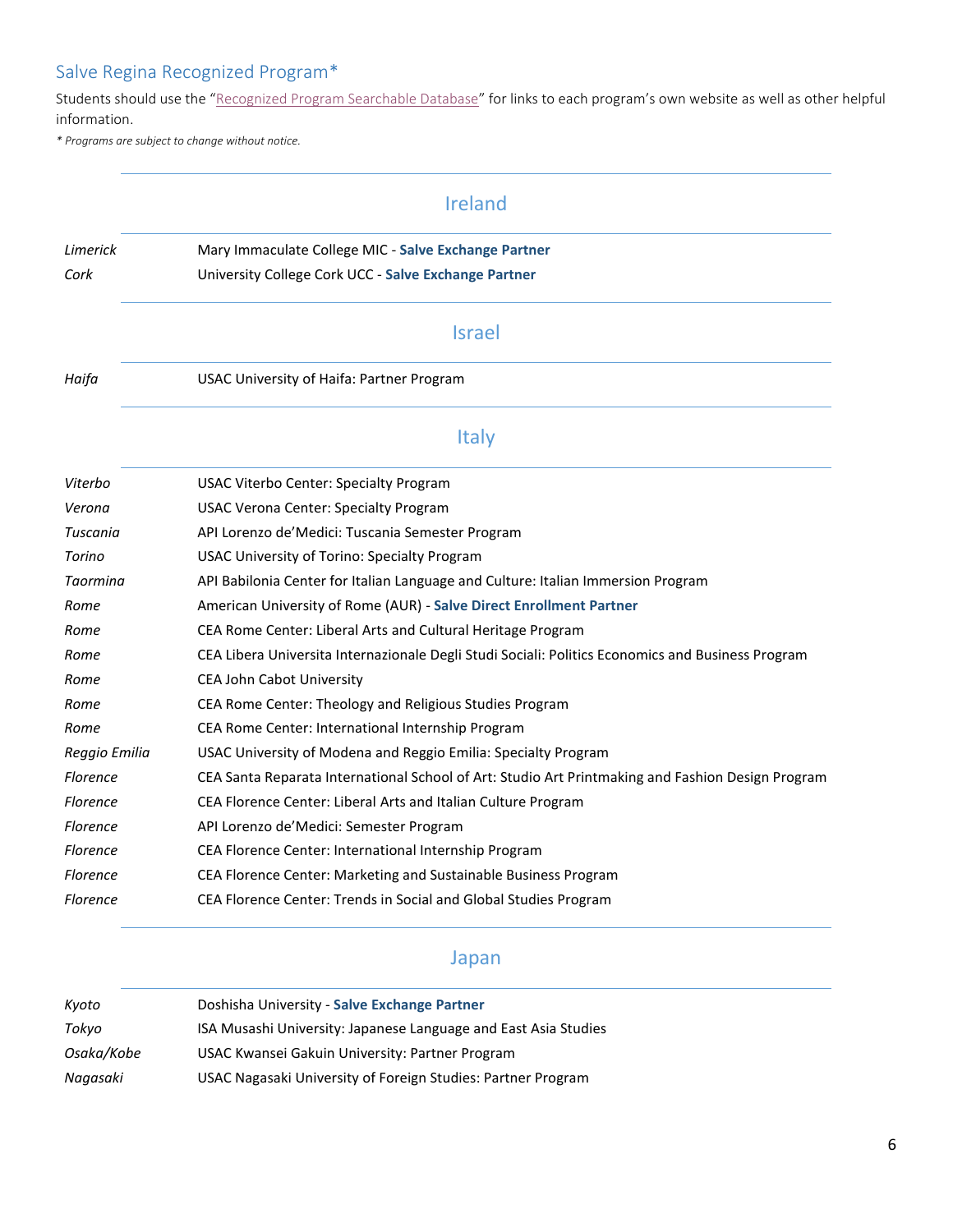Students should use the "[Recognized Program Searchable Database](http://www.salve.edu/recognized-semester-study-abroad-programs)" for links to each program's own website as well as other helpful information.

*\* Programs are subject to change without notice.*

|                                         | Jordan                                                                                                                                                                                                   |
|-----------------------------------------|----------------------------------------------------------------------------------------------------------------------------------------------------------------------------------------------------------|
| Amman                                   | ISA University of Jordan: Arabic Language and Middle Eastern Studies Program                                                                                                                             |
|                                         | <b>Morocco</b>                                                                                                                                                                                           |
| Meknès                                  | ISA Study Center: Language, Culture and Society Program w/Service-learning                                                                                                                               |
| Meknès                                  | ISA Study Center: Language, Culture and Society Program                                                                                                                                                  |
|                                         | <b>Netherlands</b>                                                                                                                                                                                       |
| The Hague                               | USAC The Hague University: Partner Program                                                                                                                                                               |
|                                         | <b>New Zealand</b>                                                                                                                                                                                       |
| Wellington &<br><b>Palmerston North</b> | USAC Massey University: Partner Program                                                                                                                                                                  |
|                                         | Peru                                                                                                                                                                                                     |
| Lima                                    | ISA Pontificia Universidad Católica del Perú-Courses with Locals                                                                                                                                         |
| Lima<br>Cusco                           | ISA Universidad del Pacífico: Business and Latin American Studies Courses with Locals<br>ISA University of Salamanca's Cursos Internacionales Cusco Center: Language, Literature, and Culture<br>Program |
|                                         | Poland                                                                                                                                                                                                   |
| Krakow                                  | API Jagiellonian University of Krakow: Early Start Interdisciplinary Program<br>in Humanities and Social Sciences program                                                                                |
|                                         | Portugal                                                                                                                                                                                                 |
| Lisbon                                  | API Instituto Universitário de Lisboa: Business, Humanities, and Social Sciences Program                                                                                                                 |
|                                         | <b>Puerto Rico</b>                                                                                                                                                                                       |
| San Juan                                | Spanish Studies Abroad: International Studies                                                                                                                                                            |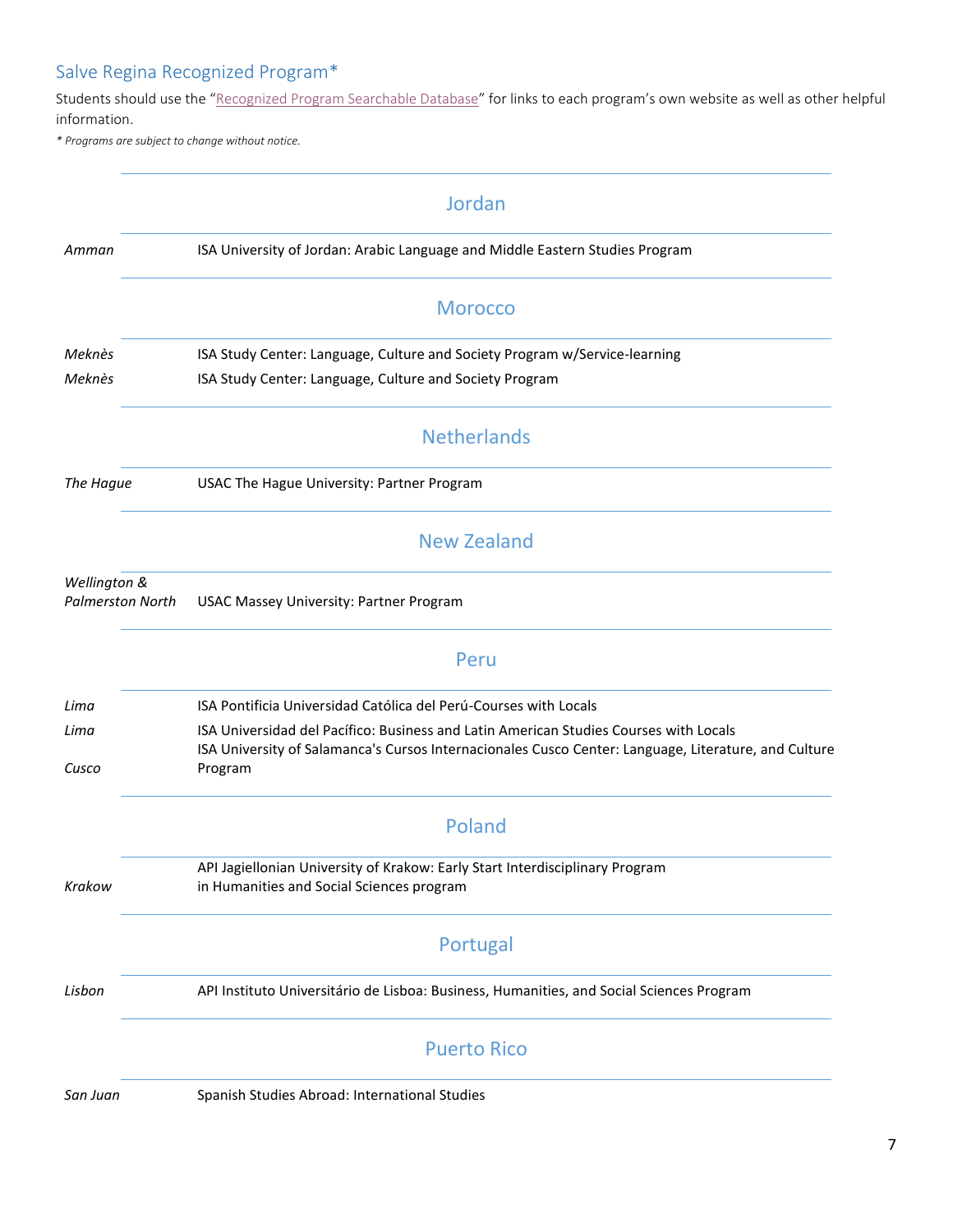Students should use the "[Recognized Program Searchable Database](http://www.salve.edu/recognized-semester-study-abroad-programs)" for links to each program's own website as well as other helpful information.

*\* Programs are subject to change without notice.*

| Spanish Studies Abroad at the Universidad del Sagrado Corazón: International Studies in English |
|-------------------------------------------------------------------------------------------------|
|                                                                                                 |
|                                                                                                 |
|                                                                                                 |
|                                                                                                 |
|                                                                                                 |
|                                                                                                 |
|                                                                                                 |
|                                                                                                 |
|                                                                                                 |
| ISA Nelson Mandela Metropolitan University: Sustainable Development, Environmental Studies, and |
|                                                                                                 |
|                                                                                                 |
|                                                                                                 |
|                                                                                                 |
|                                                                                                 |
|                                                                                                 |
|                                                                                                 |
|                                                                                                 |
|                                                                                                 |
|                                                                                                 |
|                                                                                                 |
|                                                                                                 |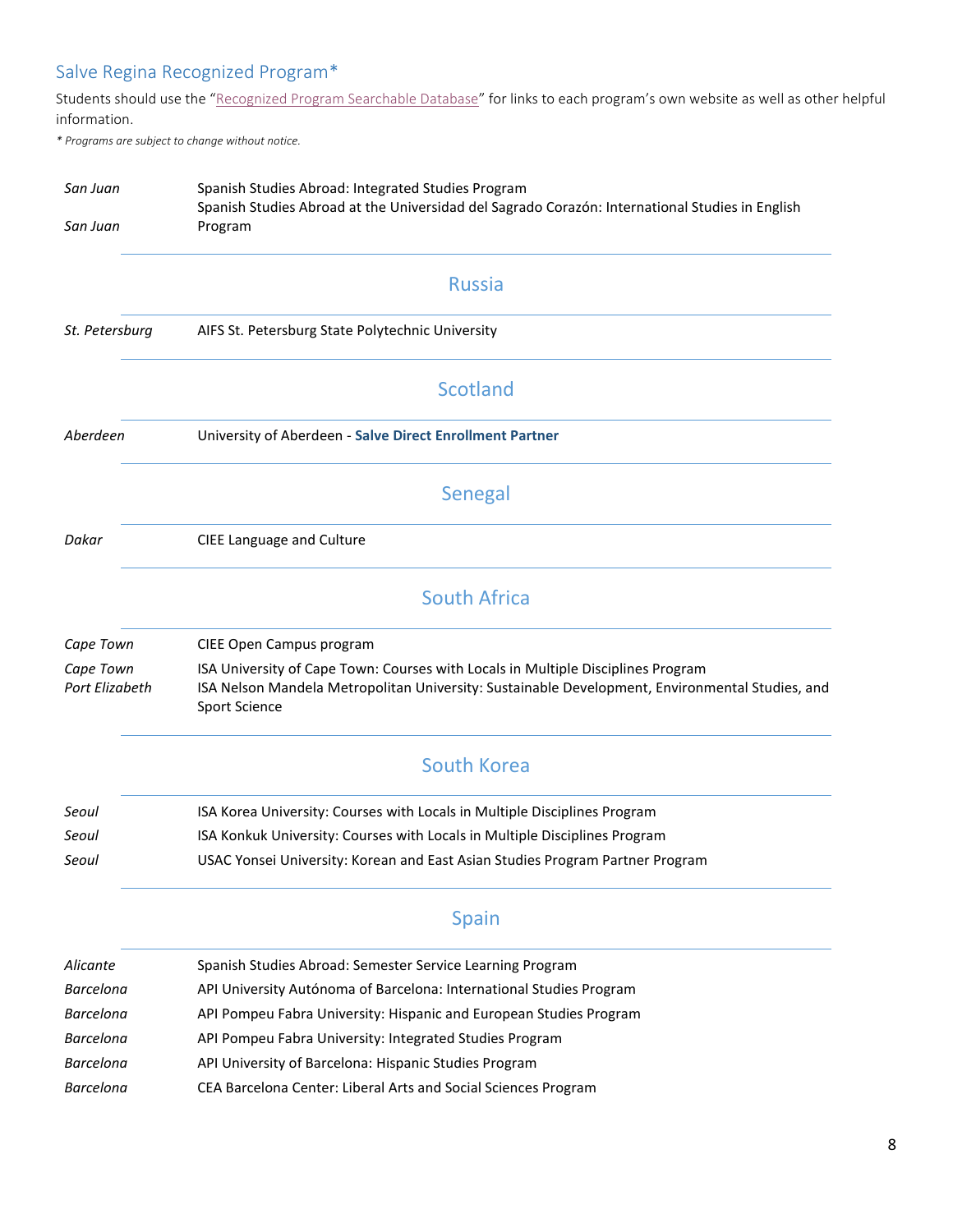Students should use the "[Recognized Program Searchable Database](http://www.salve.edu/recognized-semester-study-abroad-programs)" for links to each program's own website as well as other helpful information.

*\* Programs are subject to change without notice.*

| <b>Barcelona</b> | CEA Barcelona Center: International Business Program                                               |
|------------------|----------------------------------------------------------------------------------------------------|
| <b>Barcelona</b> | CEA University of Vic Central University of Catalonia: Business, Design, and Innovation Program    |
| <b>Barcelona</b> | ISA Universidad Autónoma de Barcelona: International Studies Program                               |
| <b>Barcelona</b> | ISA Universitat de Barcelona: Tourism, Hospitality, Management, and Business                       |
| <b>Barcelona</b> | ISA Pompeu Fabra University: Legal Studies Honors Program                                          |
| <b>Barcelona</b> | ISA Pompeu Fabra University: Spanish Language Liberal Arts and Business Program                    |
| <b>Barcelona</b> | ISA University of Barcelona: Hispanic Studies Program                                              |
| <b>Barcelona</b> | Spanish Studies Abroad Universidad Pompeu Fabra: Integrated Studies Program                        |
| <b>Barcelona</b> | Spanish Studies Abroad Universidad Pompeu Fabra: Spanish Studies Program                           |
| Bilbao           | USAC University of Deusto: Specialty Program                                                       |
| Bilbao           | ISA University of Deusto: Business, International Relations, and Spanish Language Program          |
| Bilbao           | ISA University of Deusto: Spanish Language and Liberal Arts Program                                |
| Bilbao           | API University of Deusto: Spanish Language and Culture Program                                     |
| Bilbao           | API University of Deusto: Business International Relations and Spanish Language Program            |
| Bilbao           | API University of the Basque Country: Studio Arts Program                                          |
| Cádiz            | API University of Cádiz: Advanced Language and Integrated Studies Program                          |
| Granada          | API University of Granada: Hispanic Studies Program                                                |
| Granada          | API University of Granada: Intensive Language Program                                              |
| Granada          | API University of Granada: Spanish Language and Culture Program                                    |
| Granada          | ISA University of Granada: Hispanic Studies Program                                                |
| Granada          | ISA University of Granada: Intensive Language Program                                              |
| Granada          | ISA University of Granada: Spanish Language Culture and Electives Program                          |
| Granada          | CEA University of Granada: Arabic Culture Studies in Granada Program                               |
| Granada          | CEA University of Granada: Spanish Language and Culture Program                                    |
| Granada          | CEA University of Granada: Spanish Language and Community Internship Program w/ Early Start Option |
| Madrid           | API Universidad Francisco De Vitoria: Semester Internship Program                                  |
| Madrid           | ISA Antonio Nebrija University: Hispanic Studies Program                                           |
| Madrid           | ISA Antonio Nebrija University: Spanish Language and Courses with Locals Program                   |
| Madrid           | ISA Antonio Nebrija University: Spanish Language, Liberal Arts, and Business Program               |
| Madrid           | USAC Universidad Rey Juan Carlos: Specialty Program                                                |
| Madrid           | API Antonio Nebrija University: Spanish Language, Business, and Humanities Program                 |
| Madrid           | API Antonio Nebrija University: Integrated Studies with Spaniards Program                          |
| Madrid           | API Complutense University: Language and Culture Program                                           |
| Málaga           | ISA University of Málaga: Hispanic Studies, Business, and Spanish Language Program                 |
| Málaga           | ISA University of Málaga: Intensive Spanish Language Program                                       |
| Salamanca        | API Universidad de Salamanca: Medical And Health Program                                           |
| Salamanca        | API University of Salamanca: Hispanic Studies Program                                              |
| Salamanca        | API University of Salamanca: International and Business Studies Program                            |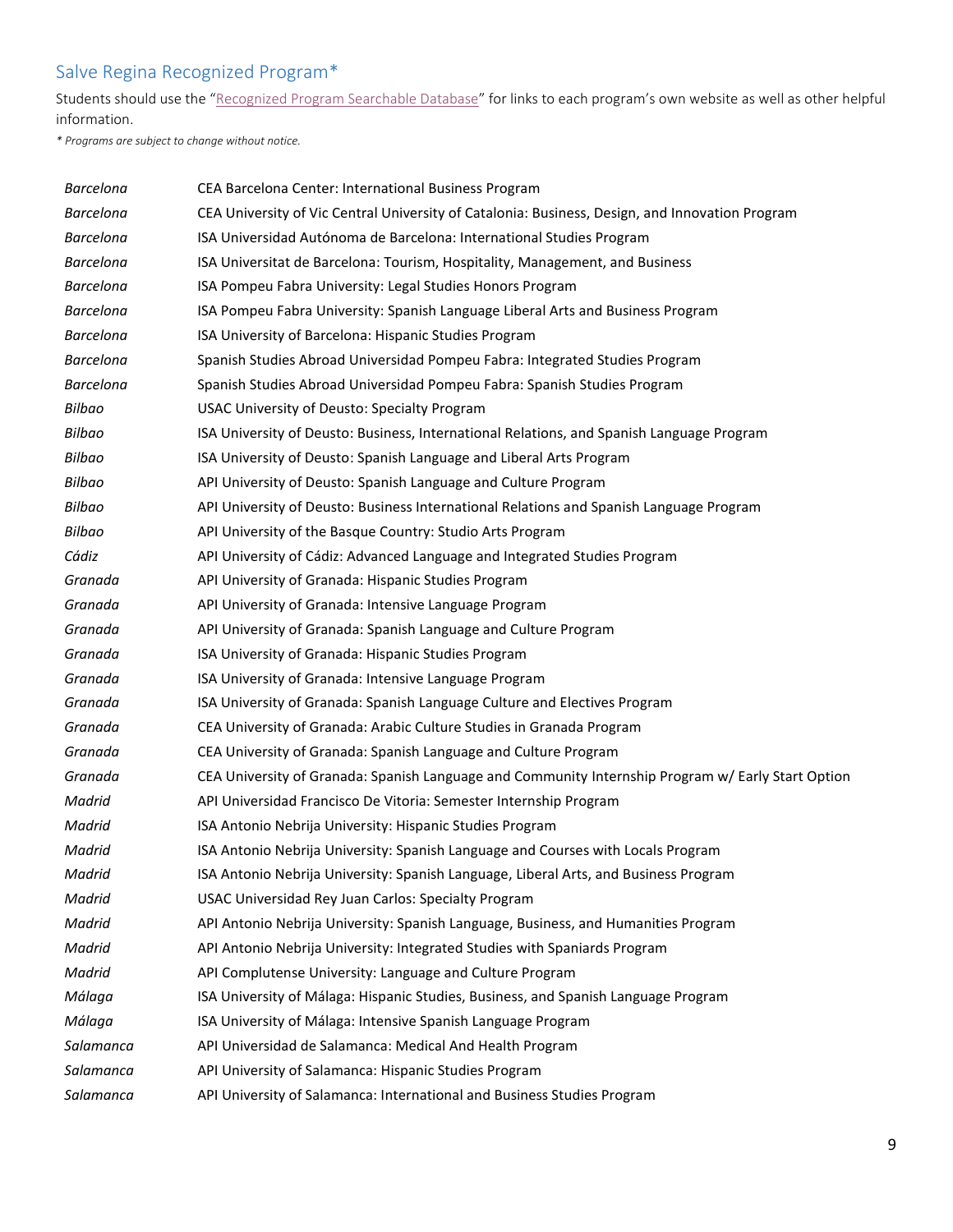Students should use the "[Recognized Program Searchable Database](http://www.salve.edu/recognized-semester-study-abroad-programs)" for links to each program's own website as well as other helpful information.

*\* Programs are subject to change without notice.*

| Salamanca     | API University of Salamanca: Integrated Studies with Spaniards Program                                             |
|---------------|--------------------------------------------------------------------------------------------------------------------|
| Salamanca     | ISA Universidad de Salamanca: Health and Medical Sciences (Fall semester only)                                     |
| Salamanca     | ISA University of Salamanca: Business Cultural Studies and Spanish                                                 |
| Salamanca     | ISA University of Salamanca: Hispanic Studies Program                                                              |
| Salamanca     | ISA University of Salamanca: Spanish Language and Courses with Locals Program                                      |
| Salamanca     | ISA University of Salamanca: Spanish Language and Culture Program                                                  |
| San Sebastián | USAC University of the Basque Country: Specialty Program                                                           |
| Seville       | Spanish Studies Abroad: Education and Spanish Studies Program                                                      |
| Seville       | Spanish Studies Abroad: Spanish Studies Program                                                                    |
| Seville       | Spanish Studies Abroad: Integrated Studies Program                                                                 |
| Seville       | Spanish Studies Abroad: Service Learning Program                                                                   |
| Seville       | Spanish Studies Abroad: Internship Program                                                                         |
| Seville       | API Pablo de Olavide University: Spanish Language, Business, and Applied/Social Sciences Program                   |
| Seville       | API University of Seville: Spanish Language and Humanities Program                                                 |
| Seville       | API University of Seville: Contemporary Hispanic Studies Program                                                   |
|               | ISA Study Center/Universidad Internacional Menéndez Pelayo: Education in a Multicultural Context                   |
| Seville       | Program                                                                                                            |
| Seville       | ISA Pablo de Olavide University: Hispanic Studies, Business, and Spanish Language Program                          |
| Seville       | ISA University of Seville: Hispanic Studies and Electives Program                                                  |
|               | ISA Study Center and Universidad Internacional Menéndez Pelayo: Intenational Studies, Business, and                |
| Seville       | Spanish Language Program<br>CEA Study Center and EUSA University Center: Communication, Media Studies, and Tourism |
| Seville       | Management Program                                                                                                 |
| Seville       | CEA Study Center: Community Engagement and Language Acquisition Program                                            |
| Seville       | CEA Pablo de Olavide University: Arts and Sciences Program                                                         |
| Seville       | CEA University of Seville: Advanced Spanish Language and Culture Program                                           |
| Valencia      | ISA Valencia Study Center: Business Sciences and the Liberal Arts                                                  |
| Valencia      | ISA Universitat de Valencia: Hispanic Studies Program                                                              |
| Valencia      | ISA Universitat Politècnica de València: Science, Technology, Engineering, and Mathematics Program                 |
| Valencia      | USAC La Universidad Politècnica de València: Specialty Program                                                     |

### Sweden

*Växjö/Kalmar* USAC Linnaeus University: Partner Program

### Tanzania

*Iringa* CIEE Community, Development, Language, and Culture